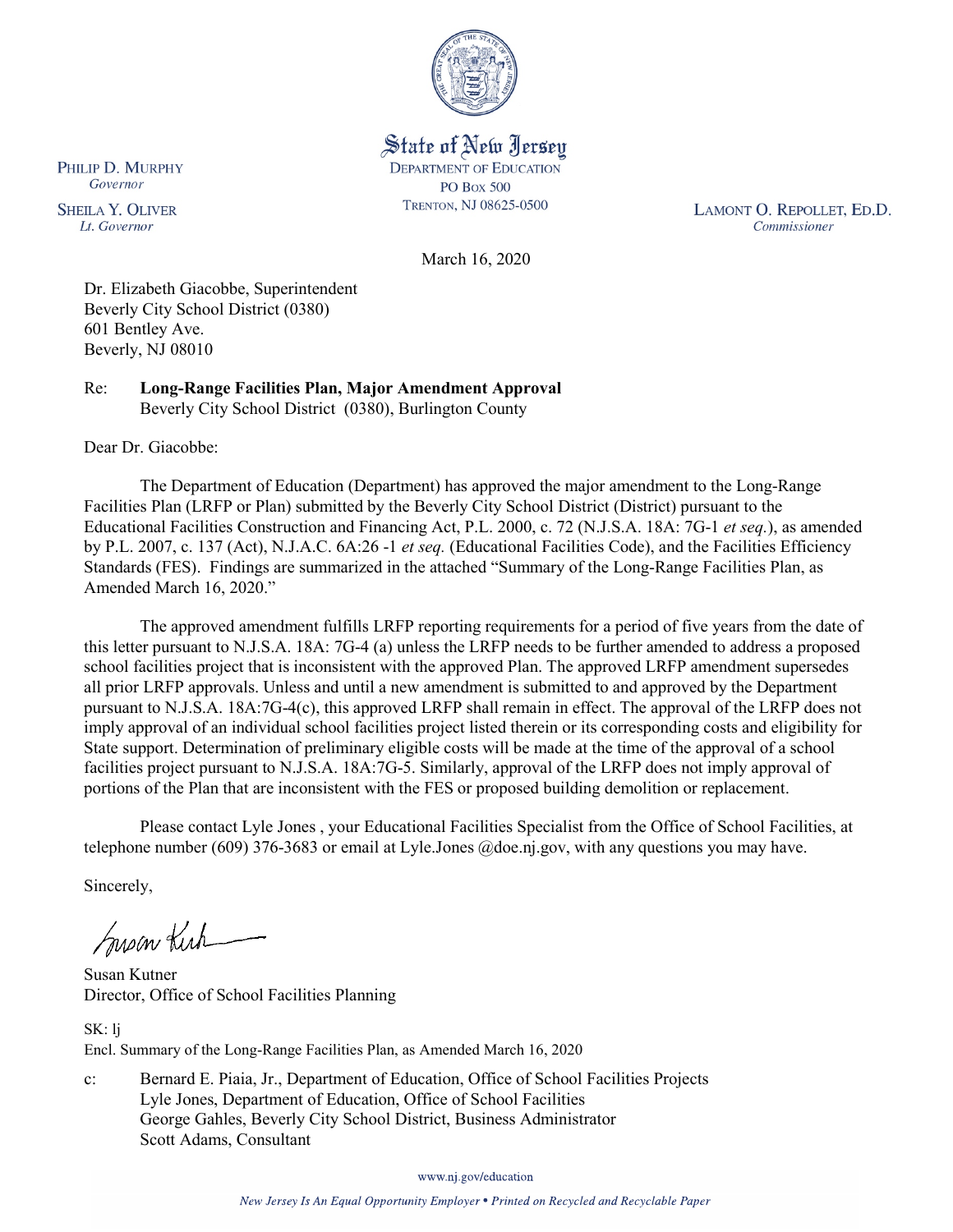# **Beverly City School District (0380) Summary of the Long-Range Facilities Plan, as Amended March 16, 2020**

The Department of Education (Department) has completed its review of the major amendment to the Long-Range Facilities Plan (LRFP or Plan) submitted by the Beverly City School District (District) pursuant to the Educational Facilities Construction and Financing Act, P.L. 2000, c. 72 (N.J.S.A. 18A: 7G-1 *et seq.*), as amended by P.L. 2007, c. 137 (Act), N.J.A.C. 6A:26-1 et seq. (Educational Facilities Code), and the Facilities Efficiency Standards (FES).

The following provides a summary of the District's approved amended LRFP. The summary is based on the standards set forth in the Act, the Educational Facilities Code, the FES, District-reported information in the Department's LRFP reporting system, and supporting documentation. The referenced reports in *italic* text are standard reports available on the Department's LRFP website.

### **1. Inventory Overview**

The District is classified as a Regular Operating District (ROD) for funding purposes. It provides services for students in grades PK-8.

The District identified existing and proposed schools, sites, buildings, rooms, and site amenities in its LRFP. Table 1 lists the number of existing and proposed district schools, sites, and buildings. Detailed information can be found in the *School Asset Inventory Report* and the *Site Asset Inventory Report.*

**As directed by the Department, school facilities projects that have received initial approval by the Department and have been approved by the voters, if applicable, are represented as "existing" in the LRFP.** Approved projects that include new construction and/or the reconfiguration/reassignment of existing program space are as follows: n/a.

# **Table 1: Number of Schools, School Buildings, and Sites**

|                                              | Existing | <b>Proposed</b> |
|----------------------------------------------|----------|-----------------|
| Number of Schools (assigned DOE school code) |          |                 |
| Number of School Buildings <sup>1</sup>      |          |                 |
| Number of Non-School Buildings <sup>2</sup>  |          |                 |
| Number of Vacant Buildings                   |          |                 |
| Number of Sites                              |          |                 |

*1 Includes district-owned buildings and long-term leases serving students in district-operated programs 2 Includes occupied district-owned buildings not associated with a school, such as administrative or utility buildings*

Based on the existing facilities inventory submitted by the District:

- Schools using leased buildings (short or long-term):  $n/a$
- Schools using temporary classroom units (TCUs), excluding TCUs supporting construction: n/a
- Vacant/unassigned school buildings:  $n/a$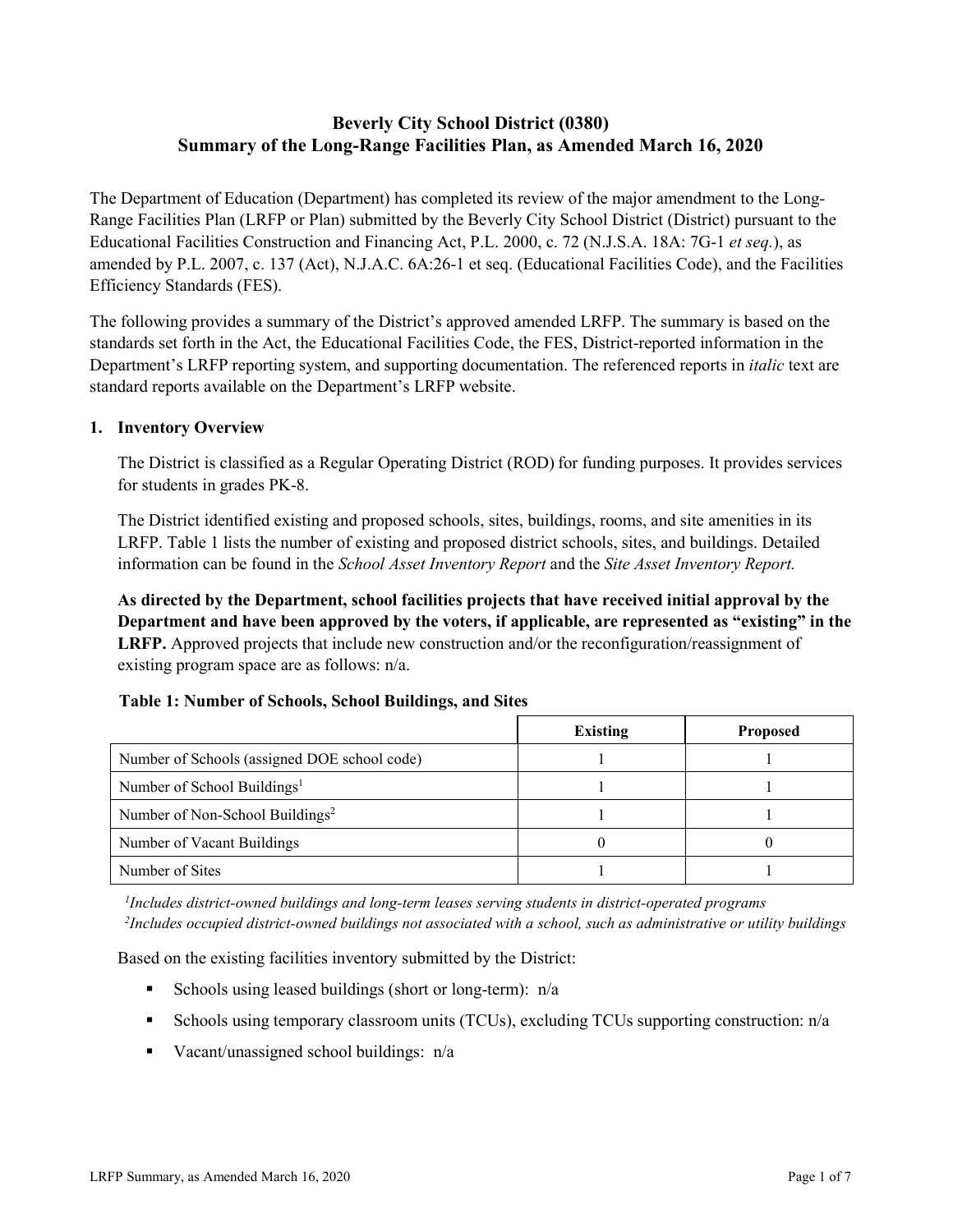**FINDINGS** The Department has determined that the proposed inventory is adequate for approval of the District's LRFP amendment. However, the LRFP determination does not imply approval of an individual school facilities project listed within the LRFP; the District must submit individual project applications for project approval.

# **2. District Enrollments**

The District determined the number of students, or "proposed enrollments," to be accommodated for LRFP planning purposes on a district-wide basis and in each school.

The Department minimally requires the submission of a standard cohort-survival projection using historic enrollment data from the Application for School State Aid (ASSA) or NJ Smart. The cohort-survival method projection method forecasts future students based upon the survival of the existing student population as it moves from grade to grade. A survival ratio of less than 1.00 indicates a loss of students, while a survival ratio of more than 1.00 indicates the class size is increasing. For example, if a survival ratio tracking first to second grade is computed to be 1.05, the grade size is increasing by 5% from one year to the next. The cohort-survival projection methodology works well for communities with stable demographic conditions. Atypical events impacting housing or enrollments, such as an economic downturn that halts new housing construction or the opening of a charter or private school, typically makes a cohort-survival projection less reliable.

#### **Proposed enrollments are based on a standard cohort-survival enrollment projection.**

Adequate supporting documentation was submitted to the Department to justify the proposed enrollments. Table 2 provides a comparison of existing and projected enrollments. All totals include special education students.

| <b>Grades</b>                | <b>Existing Enrollments</b><br>2018-2019 | <b>District Proposed Enrollments</b><br>203-2024 |
|------------------------------|------------------------------------------|--------------------------------------------------|
|                              |                                          |                                                  |
| PK (excl. private providers) | 40                                       | 40                                               |
| Grades K-5                   | 171                                      | 143                                              |
| Grades 6-8                   | 93                                       | 81                                               |
| Grades 9-12                  |                                          |                                                  |
| <b>Totals</b>                | 304                                      | 263                                              |

#### **Table 2: Enrollments**

**FINDINGS** The Department has determined the District's proposed enrollments to be acceptable for approval of the District's LRFP amendment. The Department will require a current enrollment projection at the time an application for a school facilities project is submitted incorporating the District's most recent enrollments in order to verify that the LRFP's planned capacity is appropriate for the updated enrollments.

#### **3. District Practices Capacity**

Based on information provided in the room inventories, *District Practices Capacity* was calculated for each school building to determine whether adequate capacity is proposed for the projected enrollments based on district scheduling and class size practices. The capacity totals assume instructional buildings can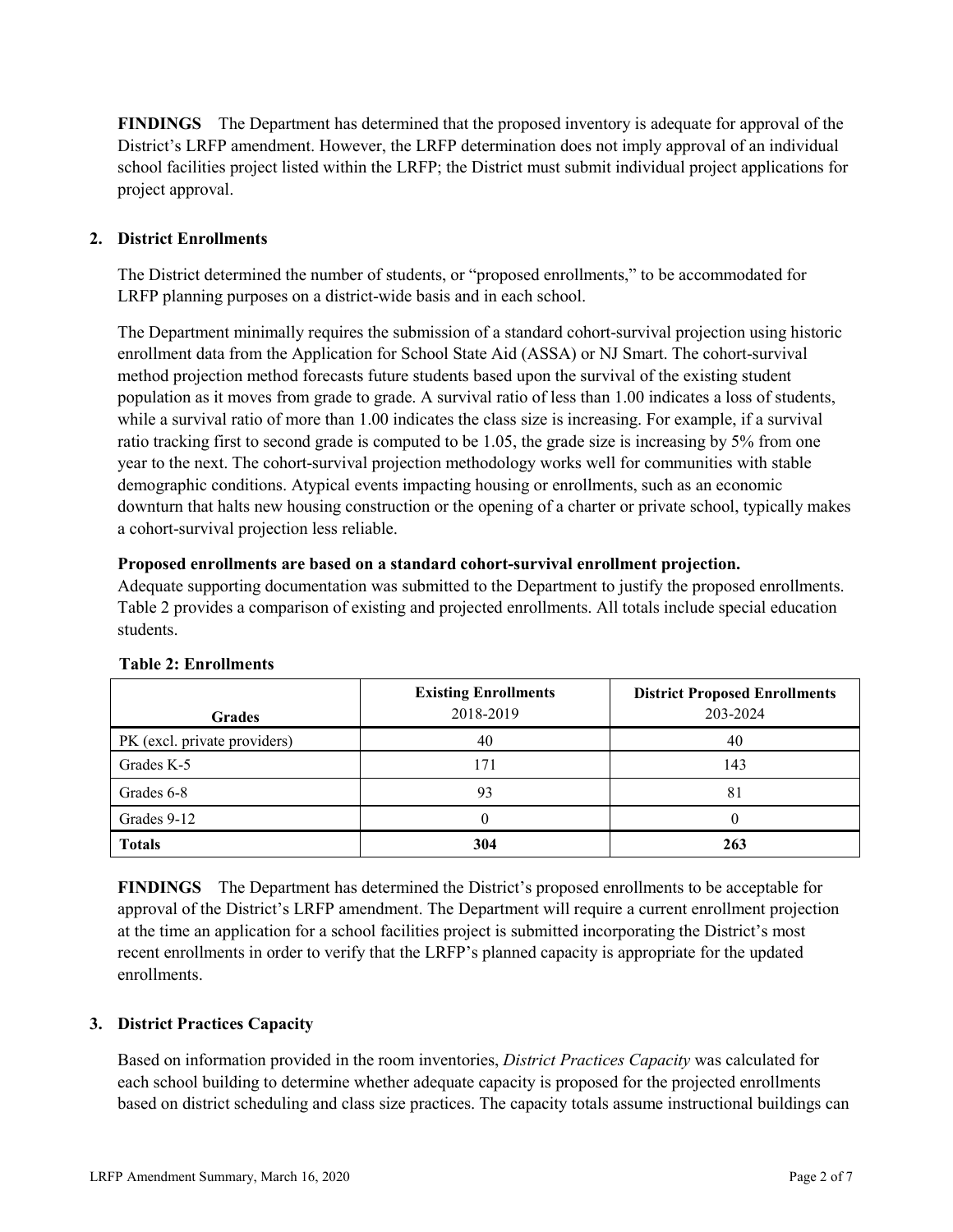be fully utilized regardless of school sending areas, transportation, and other operational issues. The calculations only consider district-owned buildings and long-term leases; short term leases and temporary buildings are excluded. A capacity utilization factor of 90% for classrooms serving grades K-8 and 85% for classrooms serving grades 9-12 is applied in accordance with the FES. No capacity utilization factor is applied to preschool classrooms.

In certain cases, districts may achieve adequate District Practices Capacity to accommodate enrollments but provide inadequate square feet per student in accordance with the FES, resulting in educational adequacy issues and "Unhoused Students." Unhoused students are considered in the "Functional Capacity" calculations used to determine potential State support for school facilities projects and are analyzed in Section 4.

Table 3 provides a summary of proposed enrollments and existing and proposed District-wide capacities. Detailed information can be found in the LRFP website reports titled *FES and District Practices Capacity Report, Existing Rooms Inventory Report, and Proposed Rooms Inventory Report.*

| <b>Grades</b>     | <b>Proposed</b><br><b>Enrollments</b> | <b>Existing</b><br><b>District</b><br><b>Practices</b><br>Capacity | <b>Existing</b><br>Deviation* | <b>Proposed</b><br><b>District</b><br><b>Practices</b><br>Capacity | <b>Proposed</b><br>Deviation* |
|-------------------|---------------------------------------|--------------------------------------------------------------------|-------------------------------|--------------------------------------------------------------------|-------------------------------|
| Elementary (PK-5) | 183                                   | 184.56                                                             | 1.56                          | 259.28                                                             | 76.28                         |
| Middle $(6-8)$    | 81                                    | 95.91                                                              | 14.91                         | 114.77                                                             | 59.61                         |
| High $(9-12)$     | $\theta$                              | 0.00                                                               | 0.00                          | 0.00                                                               | 0.00                          |
| <b>Totals</b>     | 264                                   | 280.47                                                             | 16.47                         | 374.05                                                             | 110.05                        |

**Table 3: District Practices Capacity Analysis**

*\* Positive numbers signify surplus capacity; negative numbers signify inadequate capacity. Negative values for District Practices capacity are acceptable for approval if proposed enrollments do not exceed 100% capacity utilization.*

Considerations:

- **Based on the proposed enrollments and existing room inventories, the District is projected to have** inadequate capacity for the following grade groups, assuming all school buildings can be fully utilized: n/a
- Adequate justification has been provided by the District if the proposed capacity for a school significantly deviates from the proposed enrollments. Generally, surplus capacity is acceptable for LRFP approval if additional capacity is not proposed through new construction.

**FINDINGS**The Department has determined that proposed District capacity, in accordance with the proposed enrollments, is adequate for approval of the District's LRFP amendment. The Department will require a current enrollment projection at the time an application for a school facilities project is submitted, incorporating the District's most recent Fall Enrollment Report, in order to verify that the LRFP's planned capacity meets the District's updated enrollments.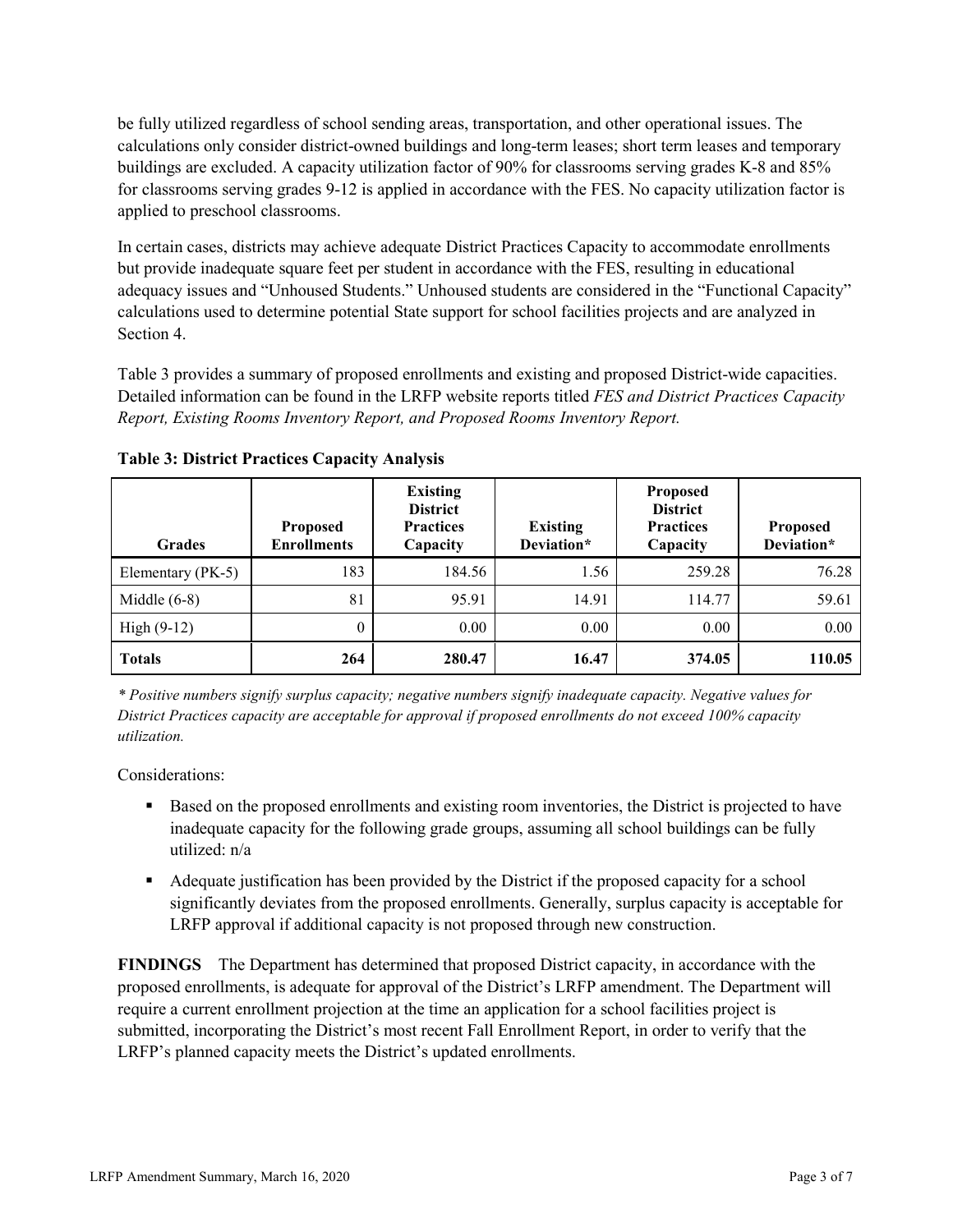### **4. New Construction Funding Eligibility**

*Functional Capacity* was calculated and compared to the proposed enrollments to provide a **preliminary estimate** of Unhoused Students and new construction funding eligibility. **Final determinations will be made at the time of project application approvals.**

*Functional Capacity* is the adjusted gross square footage of a school building *(total gross square feet minus excluded space)* divided by the minimum area allowance per full-time equivalent student for the grade level contained therein. *Unhoused Students* is the number of students projected to be enrolled in the District that exceeds the Functional Capacity of the District's schools pursuant to N.J.A.C. 6A:26-2.2(c). *Excluded Square Feet* includes (1) square footage exceeding the FES for any pre-kindergarten, kindergarten, general education, or self-contained special education classroom; (2) grossing factor square footage *(corridors, stairs, mechanical rooms, etc.)* that exceeds the FES allowance, and (3) square feet proposed to be demolished or discontinued from use. Excluded square feet may be revised during the review process for individual school facilities projects.

Table 4 provides a preliminary assessment of the Functional Capacity, Unhoused Students, and Estimated Maximum Approved Area for Unhoused Students for each FES grade group. The calculations exclude temporary facilities and short-term leased buildings. School buildings proposed for whole or partial demolition or reassignment to a non-school use are excluded from the calculations pending project application review. If a building is proposed to be reassigned to a different school, the square footage is applied to the proposed grades after reassignment. Buildings that are not assigned to a school are excluded from the calculations. In addition, only preschool students eligible for state funding (former ECPA students) are included. Detailed information concerning the calculations can be found in the *Functional Capacity and Unhoused Students Report* and the *Excluded Square Footage Report.*

|                                                | <b>PK/K-5</b> | $6 - 8$ | $9 - 12$ | <b>Total</b> |
|------------------------------------------------|---------------|---------|----------|--------------|
| PK Eligible Students/K-12 Proposed Enrollments | 183           | 81      | $\theta$ |              |
| FES Area Allowance (SF/student)                | 125.00        | 134.00  | 151.00   |              |
| <b>Prior to Completion of Proposed Work:</b>   |               |         |          |              |
| <b>Existing Gross Square Feet</b>              | 23,681        | 10,482  | $\theta$ | 34,163       |
| Adjusted Gross Square Feet                     | 22,889        | 10,131  | $\theta$ | 33,020       |
| <b>Adjusted Functional Capacity</b>            | 179.16        | 79.30   | $\Omega$ |              |
| <b>Unhoused Students</b>                       | 3.84          | 1.70    | 0.00     |              |
| Est. Max. Area for Unhoused Students           | 480.43        | 227.96  | 0.00     |              |
| <b>After Completion of Proposed Work:</b>      |               |         |          |              |
| Gross Square Feet                              | 27,967        | 12,379  | $\theta$ | 40,346       |
| New Gross Square Feet                          | 3,767         | 1,668   | $\Omega$ | 5,435        |
| Adjusted Gross Square Feet                     | 26,657        | 11,799  | $\Omega$ | 38,456       |
| <b>Functional Capacity</b>                     | 208.65        | 92.35   | $\Omega$ |              |
| Unhoused Students after Construction           | 0.00          | 0.00    | 0.00     |              |
| Est. Max. Area Remaining                       | 0.00          | 0.00    | 0.00     |              |

#### **Table 4: Estimated Maximum Approved Area for Unhoused Students**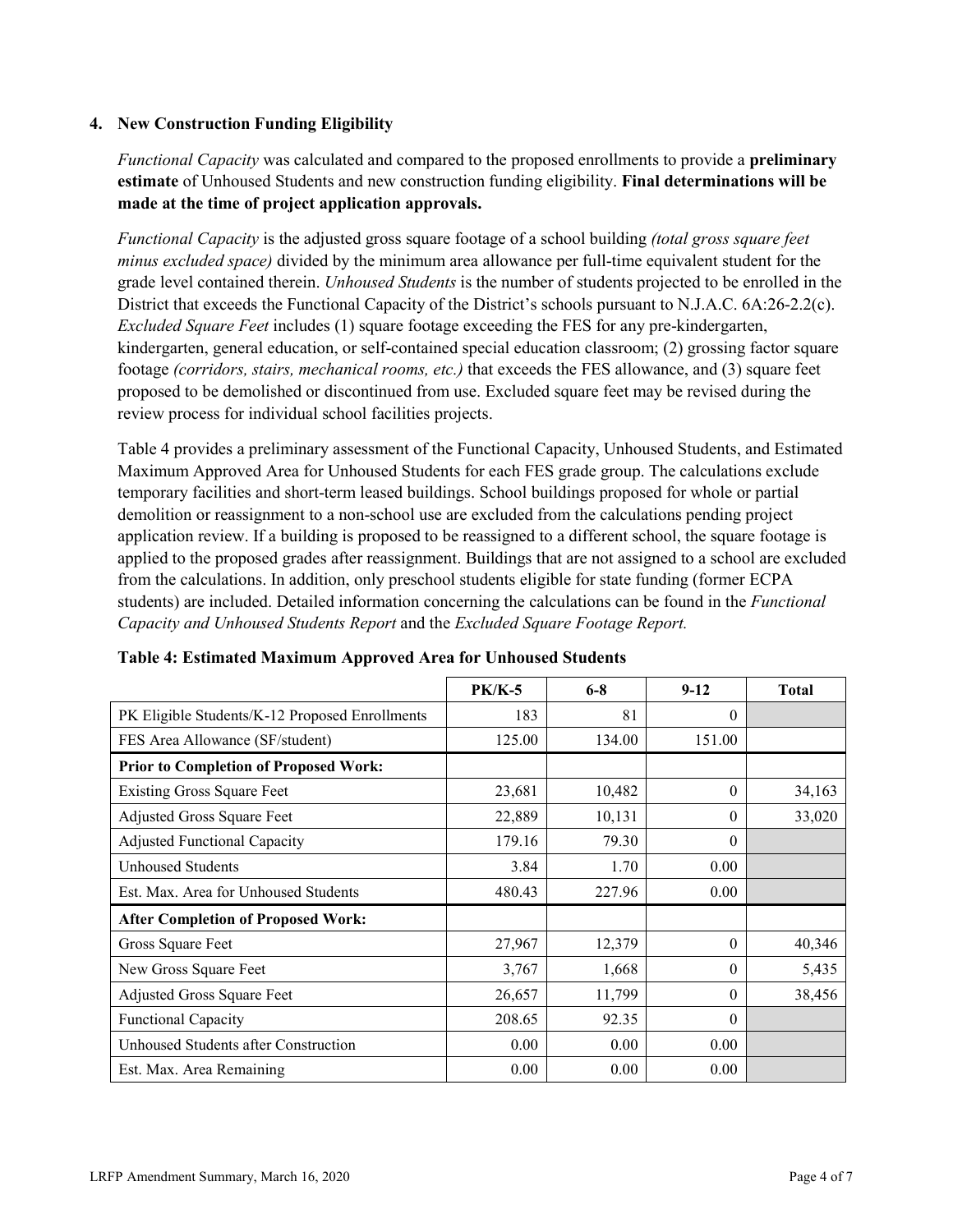Facilities used for non-instructional or non-educational purposes are ineligible for State support under the Act. However, projects for such facilities shall be reviewed by the Department to determine whether they are consistent with the District's LRFP and whether the facility, if it is to house students (full or part time) conforms to educational adequacy requirements. These projects shall conform to all applicable statutes and regulations.

Estimated costs represented in the LRFP by the District are for capital planning purposes only. The estimates are not intended to represent preliminary eligible costs or final eligible costs of approved school facilities projects.

Considerations:

- The District does not have approved projects pending completion, as noted in Section 1, that impact the Functional Capacity calculations.
- The Functional Capacity calculations *exclude* square feet proposed for demolition or discontinuation for the following FES grade groups and school buildings pending a feasibility study and project review: n/a .
- **Based on the preliminary assessment, the District has Unhoused Students prior to the completion** of proposed work for the following FES grade groups: PK-5 (3.84), 6-8 (1.70).
- New construction is proposed for the following FES grade groups: PK-5, 6-8.
- **Proposed new construction exceeds the estimated maximum area allowance for Unhoused** Students prior to the completion of the proposed work for the following grade groups: PK-5, 6-8.
- The District, based on the preliminary LRFP assessment, will not have Unhoused Students after completion of the proposed LRFP work. If the District is projected to have Unhoused Students, adequate justification has been provided to confirm educational adequacy in accordance with Section 6 of this determination.

**FINDINGS** Functional Capacity and Unhoused Students calculated in the LRFP are preliminary estimates. Preliminary Eligible Costs (PEC) and Final Eligible Costs (FEC) will be included in the review process for specific school facilities projects. A feasibility study undertaken by the District is required if building demolition or replacement is proposed per N.J.A.C. 6A:26-2.3(b)(10).

# **5. Proposed Work**

The District assessed program space, capacity, and physical plant deficiencies to determine corrective actions. Capital maintenance, or *"system actions,"* address physical plant deficiencies due to operational, building code, and /or life cycle issues. Inventory changes, or *"inventory actions,*" add, alter, or eliminate sites, site amenities, buildings, and/or rooms.

The Act (N.J.S.A. 18A:7G-7b) provides that all school facilities shall be deemed suitable for rehabilitation unless a pre-construction evaluation undertaken by the District demonstrates to the satisfaction of the Commissioner that the structure might pose a risk to the safety of the occupants even after rehabilitation or that rehabilitation is not cost-effective. Pursuant to N.J.A.C. 6A:26-2.3(b)(10), the Commissioner may identify school facilities for which new construction is proposed in lieu of rehabilitation for which it appears from the information presented that new construction is justified, provided, however, that for such school facilities so identified, the District must submit a feasibility study as part of the application for the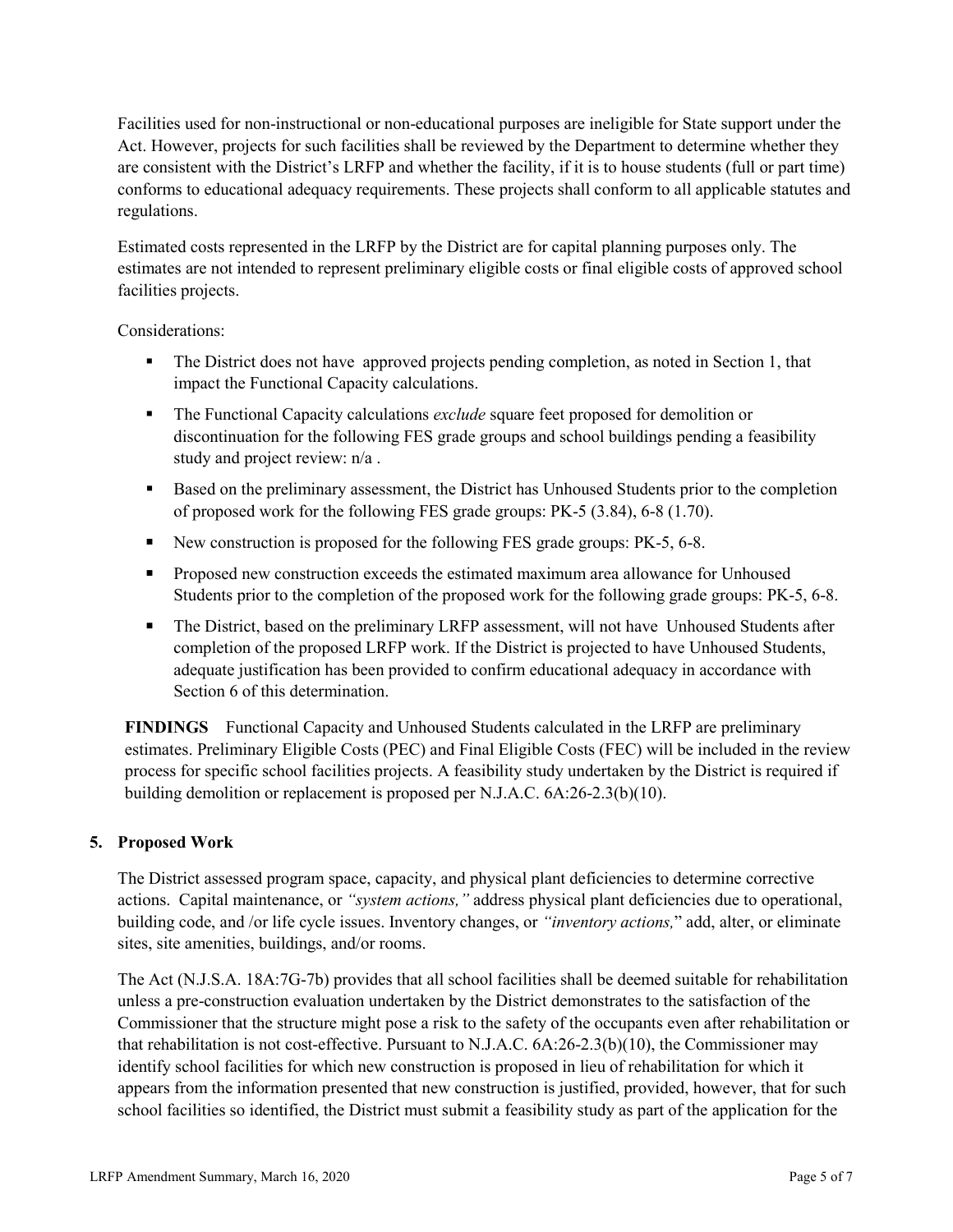specific school facilities project. The cost of each proposed building replacement is compared to the cost of additions or rehabilitation required to eliminate health and safety deficiencies and to achieve the District's programmatic model.

Table 5 lists the scope of work proposed for each school based on the building(s) serving their student population. Proposed inventory changes are described in the LRFP website reports titled *"School Asset Inventory Report and "Proposed Room Inventory Report."* Information concerning proposed systems work, or capital maintenance can be found in the "LRFP Systems Actions Summary Report".

With the completion of the proposed work, the following schools are proposed to be eliminated:  $n/a$ ; the following schools are proposed to be added: n/a .

| <b>Proposed Scope of Work</b>                                                                  | <b>Applicable Schools</b> |
|------------------------------------------------------------------------------------------------|---------------------------|
| Renovation only (no new construction)                                                          |                           |
| System actions only (no inventory actions)                                                     | n/a                       |
| Existing inventory actions only (no systems actions)                                           | n/a                       |
| Systems and inventory changes                                                                  | n/a                       |
| <b>New construction</b>                                                                        |                           |
| Building addition only (no systems or existing inventory actions)                              | n/a                       |
| Renovation and building addition (system, existing inventory,<br>and new construction actions) | Beverly School            |
| New building on existing site                                                                  | n/a                       |
| New building on new or expanded site                                                           | n/a                       |
| Site and building disposal (in addition to above scopes)                                       |                           |
| Partial building demolition                                                                    | n/a                       |
| Whole building demolition                                                                      | n/a                       |
| Site and building disposal or discontinuation of use                                           | n/a                       |

|  | <b>Table 5. School Building Scope of Work</b> |  |  |
|--|-----------------------------------------------|--|--|
|  |                                               |  |  |

**FINDINGS** The Department has determined that the proposed work is adequate for approval of the District's LRFP amendment. However, Department approval of proposed work in the LRFP does not imply the District may proceed with a school facilities project. The District must submit individual project applications with cost estimates for Department project approval. Both school facilities project approval and other capital project review require consistency with the District's approved LRFP.

#### **6. Proposed Room Inventories and the Facilities Efficiency Standards**

The District's proposed school buildings were evaluated to assess general educational adequacy in terms of compliance with the FES area allowance pursuant to N.J.A.C. 6A:26-2.2 and 2.3.

District schools proposed to provide less square feet per student than the FES after the completion of proposed work as indicated in Table 5 are as follows: n/a

**FINDINGS** The Department has determined that the District's proposed room inventories are adequate for LRFP approval. If school(s) are proposed to provide less square feet per student than the FES area allowance, the District has provided justification indicating that the educational adequacy of the facility